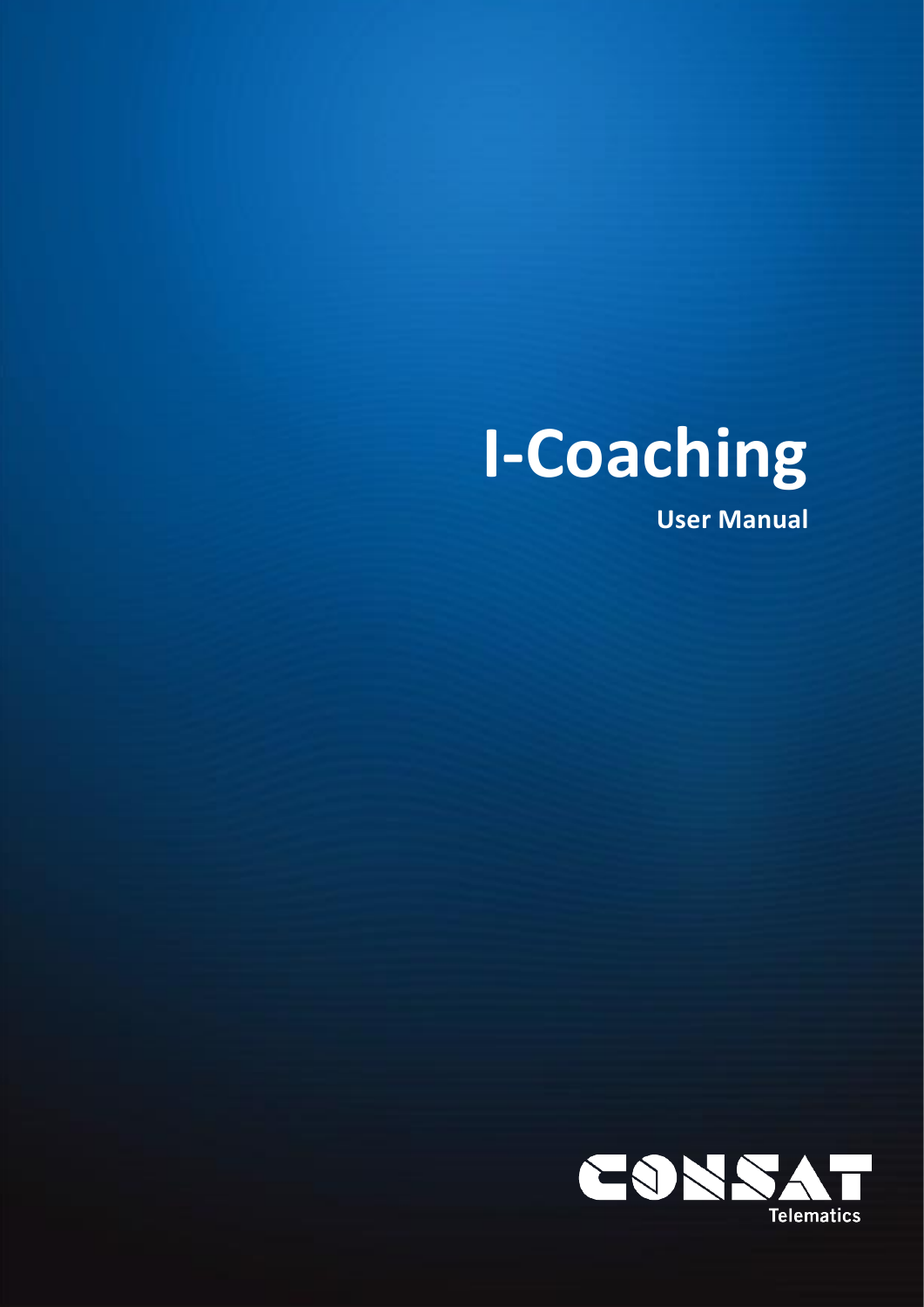

© COPYRIGHT CONSAT 2015

All rights reserved.

The content of this document may be subject to revision without notice. Consat has no liability for typing errors in this document.

No part of this document may be copied, distributed, transmitted, transcribed, stored in a retrieval system, or translated into any human or computer language without the prior written permission of Consat.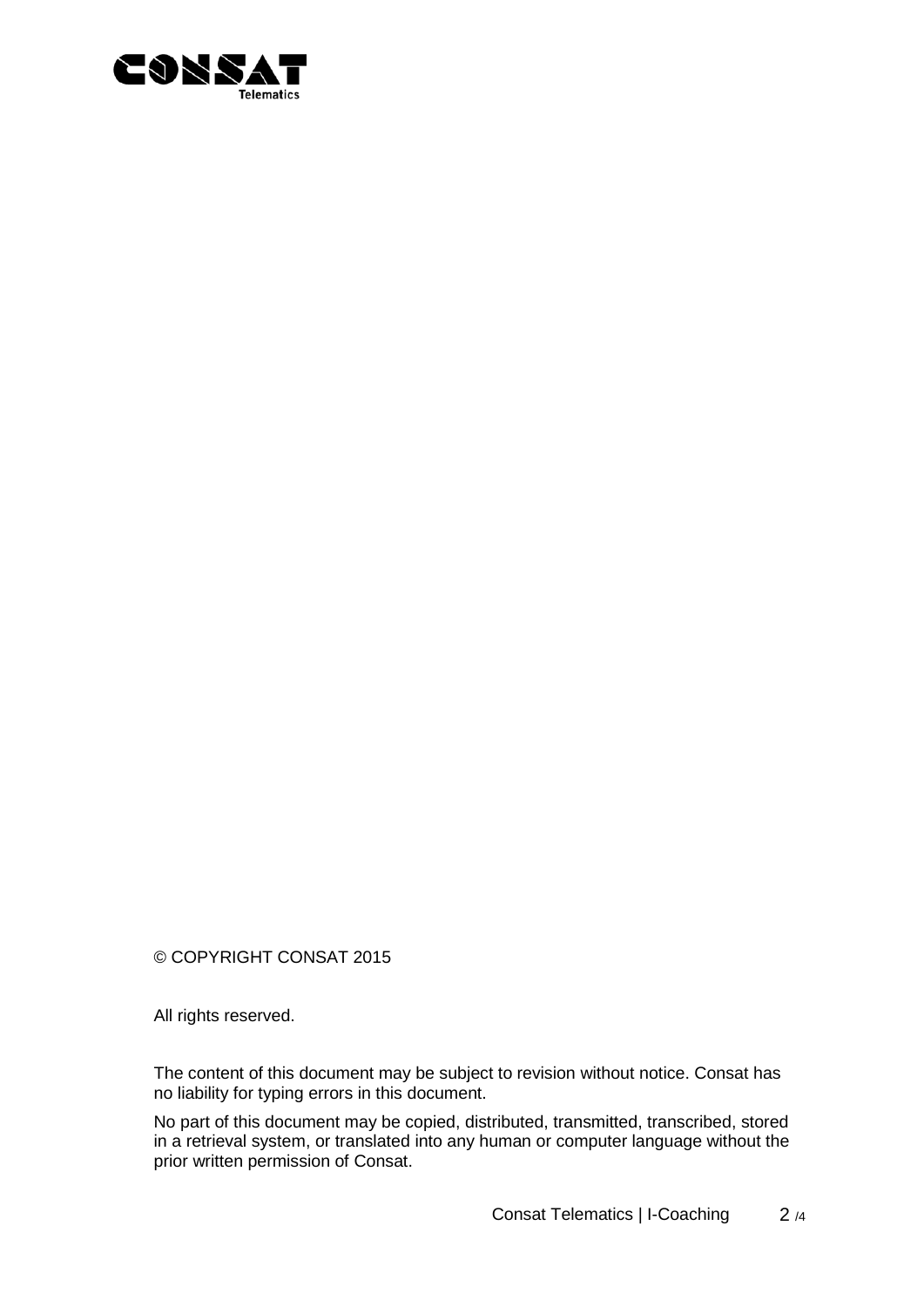

## **Table of Contents**